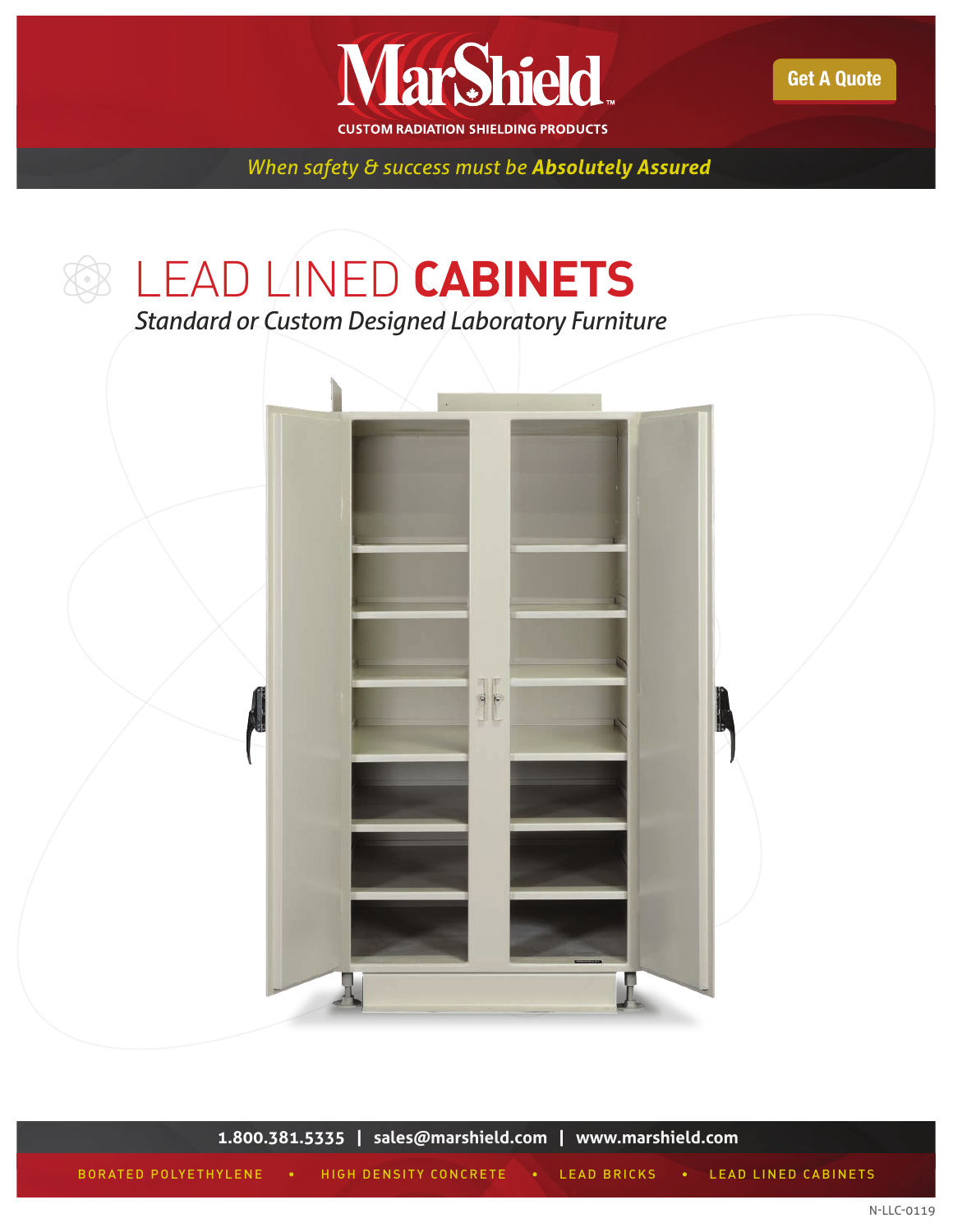MarShield manufactures a wide range of Standard or Custom Designed Lead Lined Laboratory Furniture suitable for Nuclear Medicine or Radiochemistry laboratories. Our comprehensive line is tailored and designed to meet your specific requirements.

## FEATURES AND BENEFITS

- Standard models are available with three optional lead thicknesses:  $0.25$ ", 0.5" or 1"
- Individual, key locked drawers and doors to prevent unauthorized use
- All lead used in the fabrication of our cabinets is ASTM B-29 Pure Lead, 99.94% x-ray grade
- All six sides of the cabinet including the cupboard door and drawer face are lead lined
- All cabinet models have lead shielding fully encapsulated with absolutely no exposed lead
- All cabinet designs include a step down notch in the doors and drawers for optimum shielding protection. Each cabinet is designed with 4" high adjustable legs to make it easier to install or relocate the cabinet using a forklift
- All shelves or drawers offer a full 100 lb. capacity with drawer or shelf extended or stationary
- Drawers are removable for cleaning and decontamination
- All sliding shelves include easy glide rollers
- Each cabinet door comes with heavy duty hinges specifically designed to withstand the weight of the lead incorporated into each door panel
- All cabinets receive surface preparation followed by the application of a painted epoxy coating finish (beige is our standard color)
- All cabinets are shipped stretch wrapped and crated for maximum protection during transit
- The top work surface of all cabinets is 304 stainless steel, #4 finish with a 4" high backsplash and front drip edge\*

#### *\*Standard Models Only*

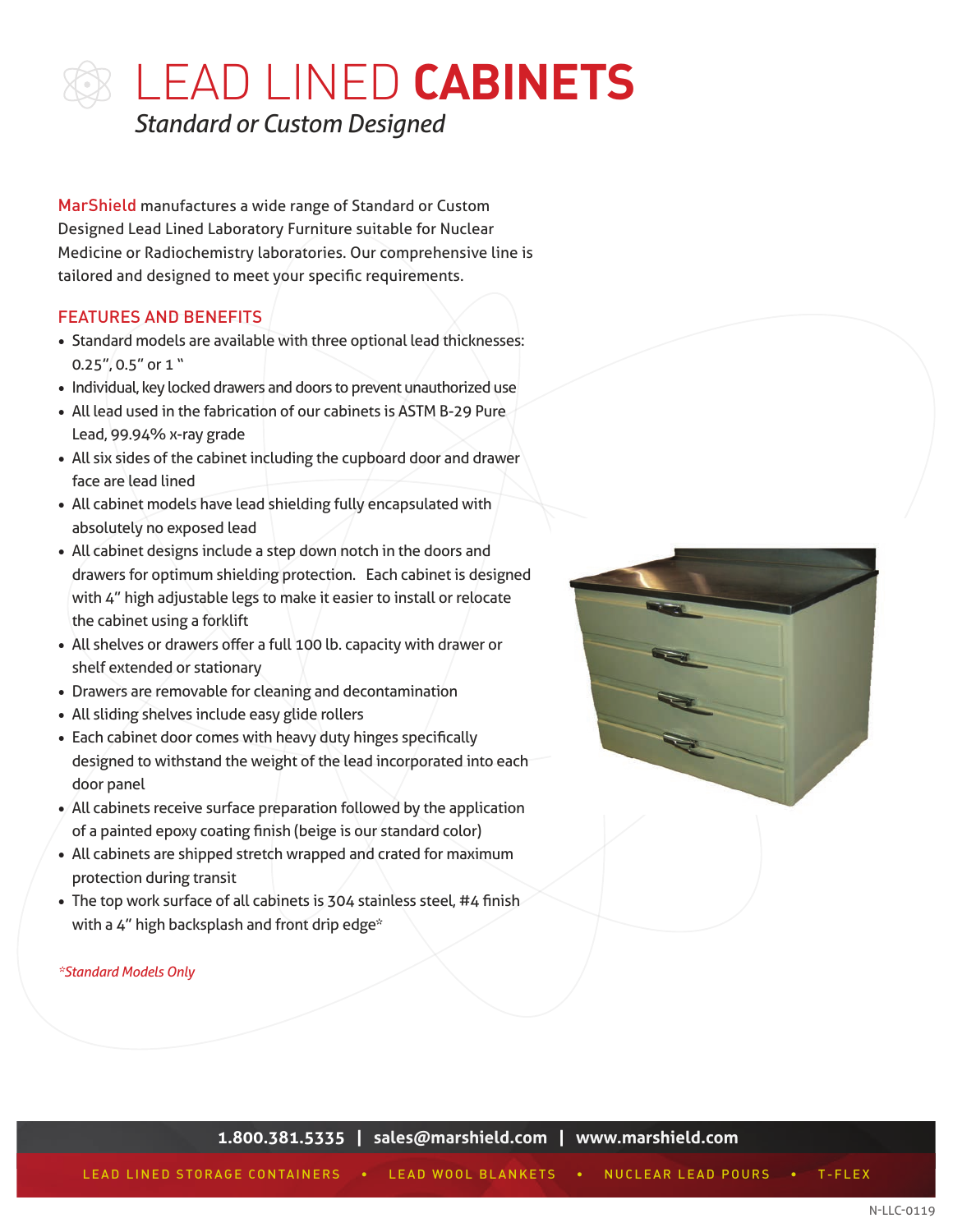### STANDARD CABINET MODELS

#### **Lead Lined Decay Cabinets # MS-DC**

Our Decay Cabinets are designed for storage of radioactive materials or decay radioactive waste materials. Heavy-duty adjustable shelves incorporated into the cabinet allow the waste to be placed directly onto them (short or long term) until it can be safely disposed of. Internal dimensions of the cupboard are based on the amount of shielding required. The standard external cabinet size is 24" deep x 30.5" wide x 36.5" high.

Model # MS-DC-25/30.5-24-36.5 - 0.25" Lead Shielding, 1,027 lbs Total Weight Model # MS-DC-05/30.5-24-36.5- 0.50" Lead Shielding, 1,555 lbs Total Weight Model # MS-DC-I .0/30.5-24-36.5 - 1.0" Lead Shielding, 2,830 lbs Total Weight

#### **Lead Lined Decay and Storage Cabinets # MS-DSC**

Our Decay and Storage Cabinets incorporate functionality and needs into its design. This cabinet features stackable drawers for storage of radioisotopes on one side with a large cupboard on the opposite side housing two adjustable shelves for decaying materials. Internal dimensions, along with the drawer and cupboard dimensions are based on the amount of shielding required. Drawers can have an optional divider placed into them separating the contents. The standard external cabinet size is 24' deep x 36.5" wide x 36.5" high.

Model # MS-DSC-25/36.5.5-24-36.5 - 0.25" Lead Shielding, 1 ,360 lbs Total Weight Model # MS-DSC-05/36.5.5-24-36.5 - 0.50" Lead Shielding, 1 ,965 lbs Total Weight Model # MS-DSC-I .0/36.5.5-24-36.5 - 1.0" Lead Shielding, 3,450 lbs Total Weight



**1.800.381.5335 | [sales@marshield.com](http://marshield.com/marshield-email/) | [www.marshield.com](http://marshield.com/)**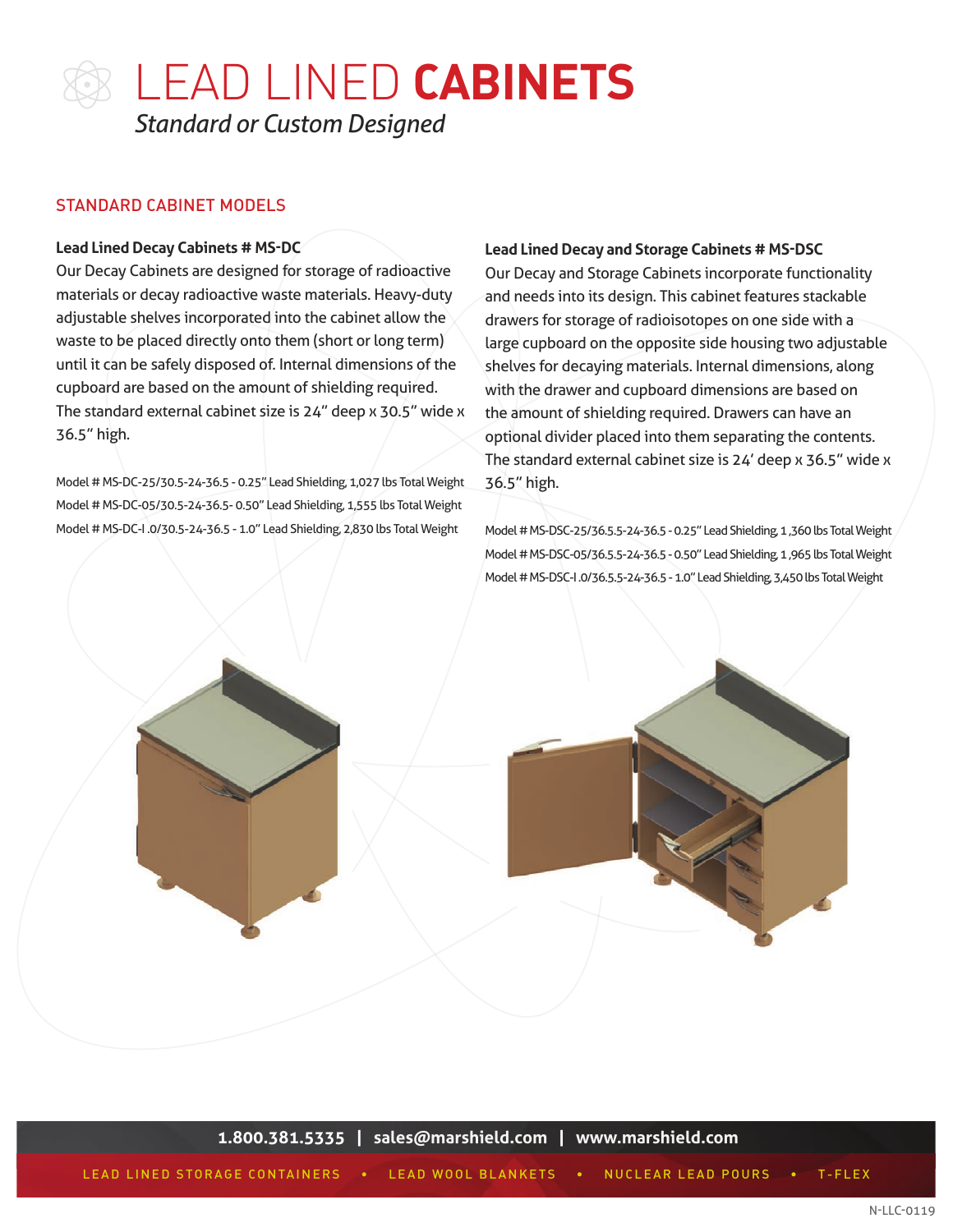### STANDARD CABINET MODELS

#### **Lead Lined Unit Dose Cabinets # MS-UDC**

Our Unit Dose Cabinet is ideal where space is limited. With multiple storage compartments, this cabinet houses a host of radioactive sources. The top cupboards can have an optional sharps container cut out with a lid for spent syringes or for storage. The bottom drawers are perfect for storing source pigs on their sides, syringes or radioisotopes, phantoms and flood sources. The two drawers can be of equal size or two separate top drawers and one single bottom one. Internal dimensions along with the drawer dimensions are based on the amount of shielding required. Drawers can have an optional divider placed into them separating the contents. The standard external cabinet size is 24' deep x 30.5" wide x 36.5" high.

Model # MS-UDC-25/30.5-24-36.5- 0.25" Lead Shielding, 1,145 lbs Total Weight Model # MS-UDC-05/30.5-24-36.5- 0.50" Lead Shielding, I ,665 lbs Total Weight Model # MS-UDC-I .0/30.5-24-36.5- I Lead Shielding, 2,940 lbs Total Weight

The MarShield website now offers our customers the following CAD drawings: Approval drawing - PDF format Approval drawing - DWG format, 3D Rendered model - Solidworks format.

*Note: edrawings viewer software is can be downloaded from our site.*



**1.800.381.5335 | [sales@marshield.com](http://marshield.com/marshield-email/) | [www.marshield.com](http://marshield.com/)**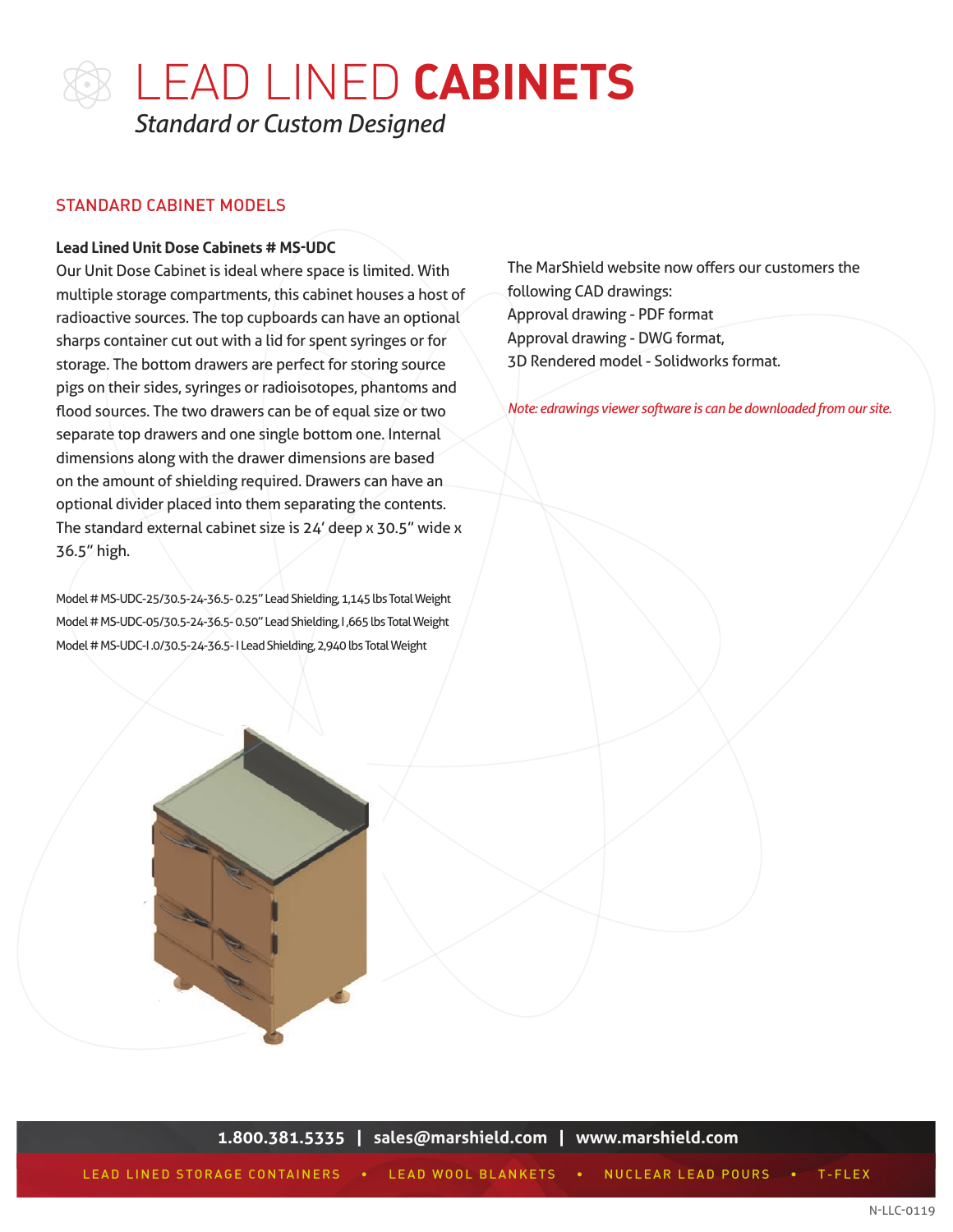

### STANDARD CABINET MODELS

### **Lead Lined Waste And Storage Cabinets # MS-WSC**

Our Waste and Storage Cabinets feature stackable Internal dimensions, along with the drawer and cupboard dimensions are based on the amount of shielding required. Drawers can have an optional divider placed into them separating the contents. The standard external cabinet size is 24" deep x 36.5" wide x 36.5" high.

Model # MS-WSC-25/36.5-24-36.5 - 0.25" Lead Shielding, 1,275 lbs Total Weight Model # MS-WSC-05/36.5-24-36.5 - 0.50" Lead Shielding, 1 ,880 lbs Total Weight Model # MS-wsc-l .0/36.5-24-36.5 - I .0" Lead Shielding, 3,380 lbs Total Weight

#### **Lead Lined Radioisotope Storage Cabinets # MS-RSC**

Our Radioisotope Storage Cabinets are available in 3, 6, 9, or 12 drawer configurations. Drawers can have an optional divider placed into them separating the contents. The standard external cabinet size is 24' deep x 30.5" wide x 36.5" high. Internal dimensions, along with the drawer dimensions are based on the amount of shielding required.

Model # MS-RSC-25/30.5-24-36.5- 0.25" Lead Shielding, 1,645 lbs Total Weight Model # MS-RSC-05/30.5-24-36.5- 0.50" Lead Shielding, 2,145 lbs Total Weight Model # MS-RSC-I .0/30.5-24-36.5- I .0" Lead Shielding, 3,325 lbs Total Weight



**1.800.381.5335 | [sales@marshield.com](http://marshield.com/marshield-email/) | [www.marshield.com](http://marshield.com/)**

LEAD LINED STORAGE CONTAINERS • LEAD WOOL BLANKETS • NUCLEAR LEAD POURS • T-FLEX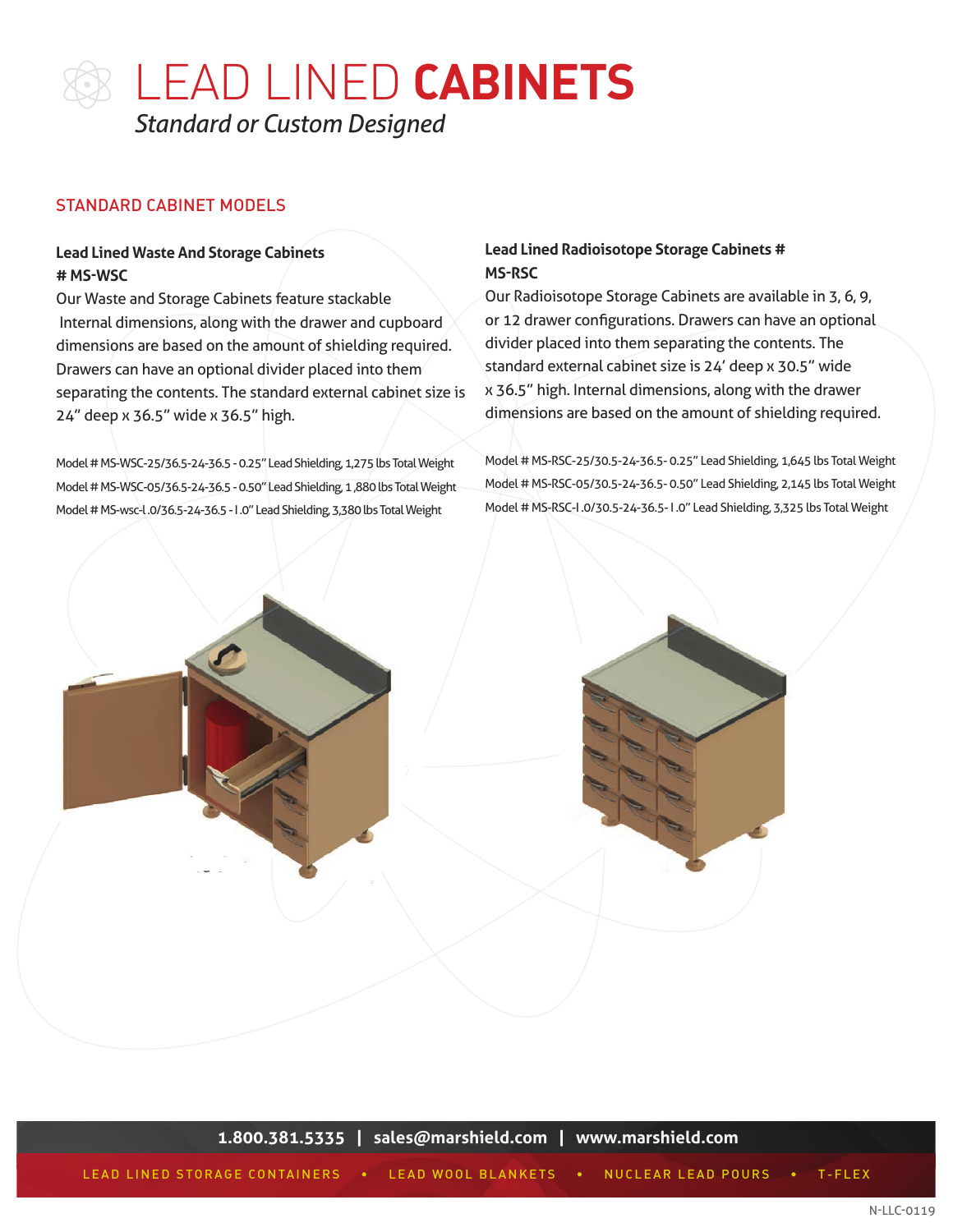### STANDARD CABINET MODELS

**Lead Lined Preparation Enclosure Base Cabinet # MS-PEBC** Our Preparation Enclosure Base Cabinets are designed to support the lead-lined preparation enclosure. The cabinet includes full height, overlapping double locking doors that open to an adjustable height shelf. The cabinet can be used for decay and storage. Internal dimensions of the cupboard are based on the amount of shielding required. The standard external cabinet size is 24" deep x 36.5" wide x 36.5" high.

Model # MS-PEBC-25/36.5-24-36.5- 0.25" Lead Shielding, 1,130 lbs Total Weight Model # MS-PEBC-05/36.5-24-36.5- 0.50" Lead Shielding, 1,750 lbs Total Weight Model # MS-PEBC-I .0/36.5-24-36.5 - 1.0" Lead Shielding, 3,230 lbs Total Weight

#### **Lead Lined Waste Cabinets # MS-WC**

Our Waste Cabinets are designed for radioactive storage safely through the chute located in the top work surface complete with a shielded lid. The opening allows the waste to be dropped directly into your polyethylene container prior to decay and disposal where it will be stored until you are ready to safely move it. Internal dimensions of the cupboard are based on the amount of shielding required. The standard external cabinet size is 24" deep x 30.5" wide x 36.5" high.

Model # MS-WC-25/30.5-24-36.5- 0.25" Lead Shielding, 927 lbs Total Weight Model # MS-WC-05/30.5-24-36.5- 0.50" Lead Shielding, 1 ,465 lbs Total Weight Model # MS-WC-I .0/30.5-24-36.5 - 1.0" Lead Shielding, 2,745 lbs Total Weight



**1.800.381.5335 | [sales@marshield.com](http://marshield.com/marshield-email/) | [www.marshield.com](http://marshield.com/)**

LEAD LINED STORAGE CONTAINERS • LEAD WOOL BLANKETS • NUCLEAR LEAD POURS • T-FLEX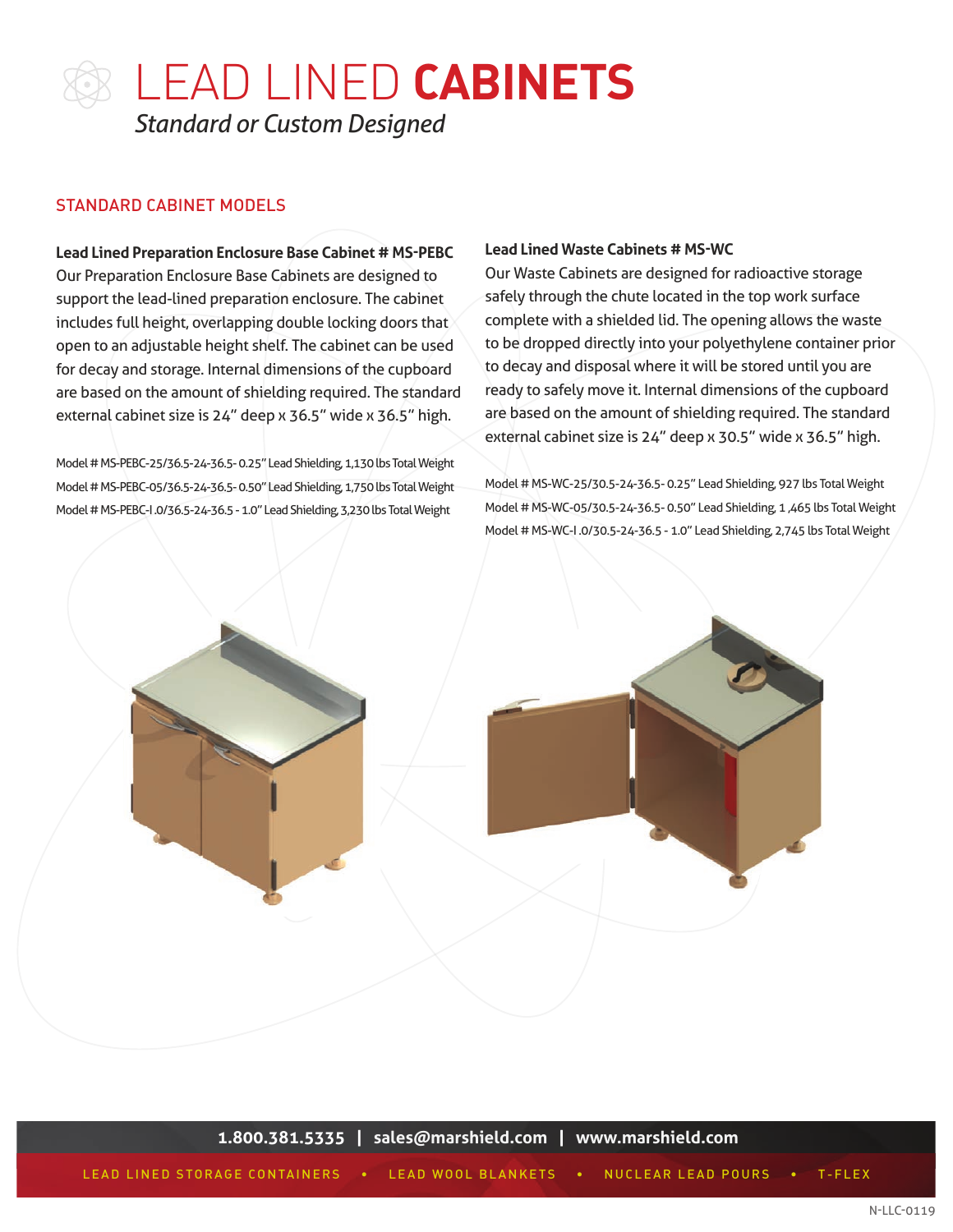

### ADDITIONAL CABINET MODELS AVAILABLE

**Lead Lined Pet Unit Dose Cabinets # MS-PUDC** 

Our Pet Unit Dose Cabinets are ideal for small PET hot labs. This robust cabinet is intended for the placement of your L-Block and built in dose calibrator shield on the top work surface. A cut out for your sharps container is included with a shielded lid. A dose calibrator can be placed on a raised stand that can be bolted to the work surface. The top work surface is 304 stainless steel, #4 finish with a partial 4 " high backsplash. The lower portion of the cabinet has two locking cupboard doors that house four independent sliding shelves. The cabinet is perfect for storage of your PET shipping containers. Internal dimensions of the cupboard are based on the amount of shielding required. The standard external cabinet size is  $24.75$ " deep x  $36.5$ " wide x  $36.5$ " high.

Model # MS-PUDC-25/36.5-24.75-36.5- 0.25" Lead Shielding Model # MS-PUDC-05/36.5-24.75-36.5 - 0.50" Lead Shielding Model # MS-PUDC-I .0/36.5-24.75-36.5- I .0" Lead Shielding

#### **Lead Lined Phantom Cabinets # MS-PC**

Phantom Cabinets are primarily designed to store flood sources and phantoms on their ends and is used with our diversified multi cabinet configuration. The standard external cabinet size is 24 " deep x 1 1.6" wide x 36" high. The interior is sectioned by an adjustable and removable divider. This cabinet can be ordered as a stand alone or attached with another cabinet. Note: does not support or accommodate 24" circular phantoms. Internal dimensions of the cupboard are based on the amount of shielding required.

Model # MS-PC-25/11.6-24-36 - 0.25" Lead Shielding Model # MS-PC-05/11.6-24-36 - 0.50" Lead Shielding Model # MS-PC-I .0/11.6-24-36 - 1.0" Lead Shielding





**All custom cabinet models will include CAD drawings after the receipt of an order.**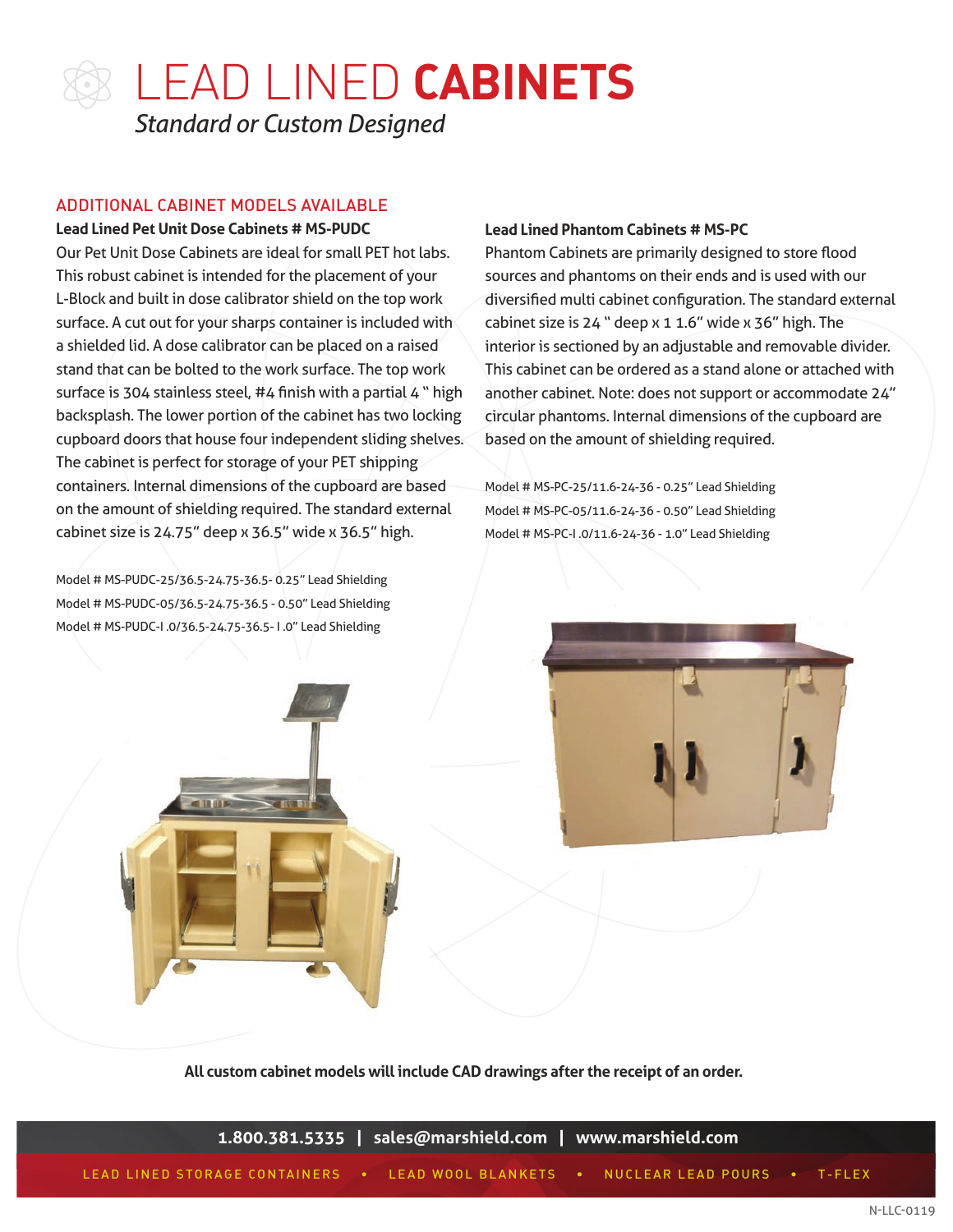

### CABINET OPTIONS TO CONSIDER:

- Tops can be ordered 6" deeper than cabinets to accommodate pipes and services
- Card slots for labels
- Built-in seismic anchor brackets
- Alternative paint colors or a durable powder coat oven baked paint finish
- When ordering multiple units for grouped configuration, a unified countertop may be ordered to provide a continuous work surface
- Shielded cable port holes or shielded vent holes
- Fume hoods
- L-Block shields, lead brick caves or enclosures
- Table top Shields
- Dose calibrator Shields
- Sharps containers
- Waste containers
- Decay drums for low or high energy
- Lead pig vial containers
- Custom cabinets: wider, deeper, higher, longer with lead thickness up to 4" thick
- Cabinet stands to raise small cabinets from the floor to a workable height
- Floor dollies for transporting your small cabinet

Don't hesitate to contact us if your option is not listed above. We enjoy the challenges of custom designing and would be happy quote a cabinet tailored to your unique needs!